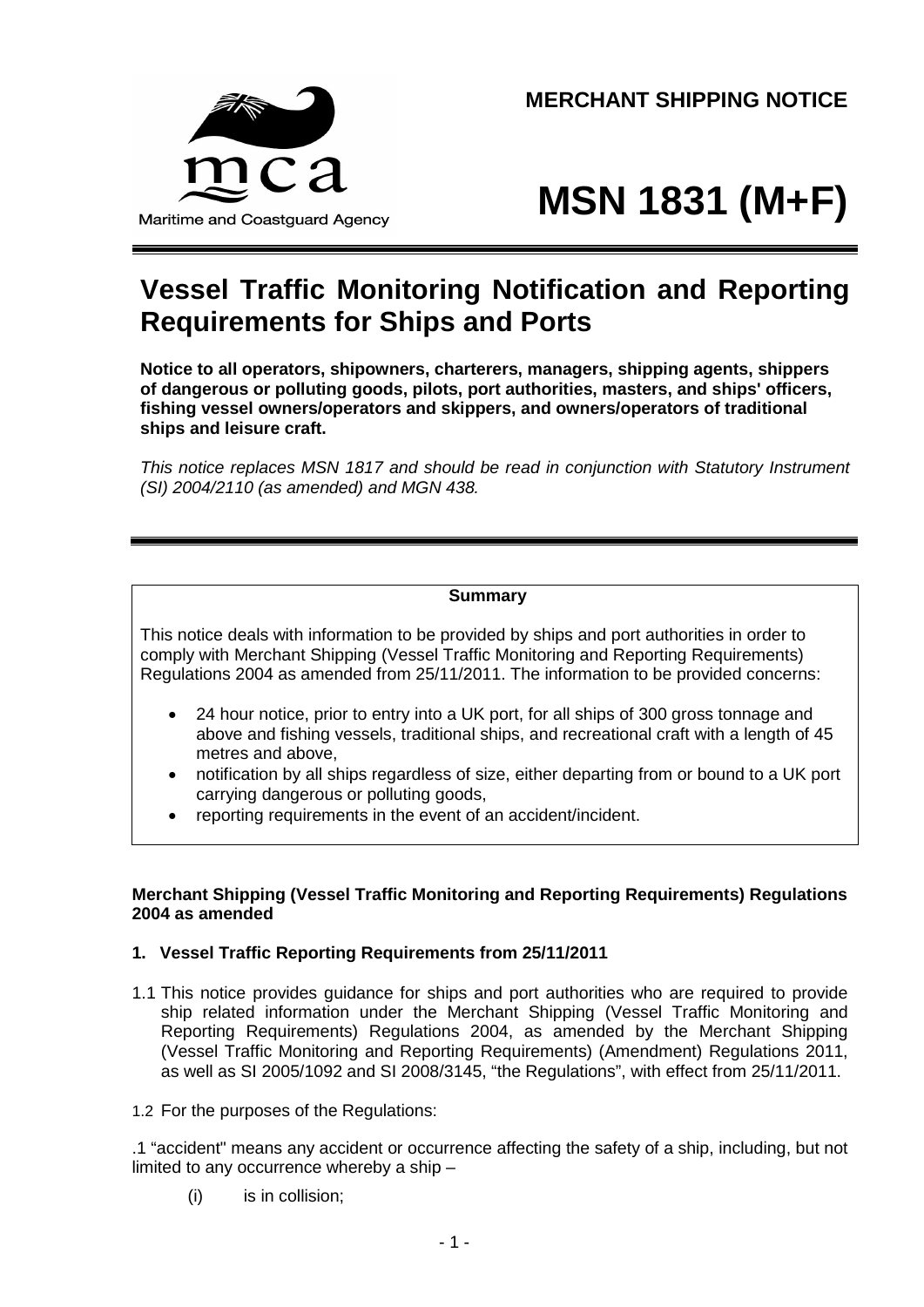- (ii) grounds;
- (iii) is damaged;
- (iv) malfunctions or breaks down;
- (v) suffers the flooding or shifting of cargo, or;
- (vi) suffers a defective hull or structural failure
- .2 "agent" means a person mandated or authorised to supply information on behalf of the owner of a ship
- .3 "dangerous goods" are defined as:
	- (a) goods classified as dangerous in the IMDG Code
	- (b) dangerous liquid substances listed in Chapter 17 of the IBC Code;
	- (c) liquefied gases listed in Chapter 19 of the IGC Code;
	- (d) solids referred to in Appendix 1 of the IMSBC Code; and
	- (e) goods in respect of whose carriage appropriate preconditions have been imposed in accordance with paragraph 1.1.3 of the IBC Code or paragraph 1.1.6 of the IGC code.
- .4 "Directive" means Directive 2002/59/EC of the European Parliament and of the Council of 27 June 2002 establishing a Community Vessel Traffic Monitoring and Information System, as amended by Directive 2009/17/EC of the European Parliament and of the Council of 23 April 2009 and Commission Directive 20011/15/EU of 23rd February 2011;
- .5 "Discharge or probable discharge" means the discharge of polluting goods, other than any marine pollutant identified in the IMDG Code, above the permitted level, for whatever reason including for the purpose of securing the safety of the ship or for saving life at sea.
- .6 "domestic voyage" means a voyage from a port of an EEA State to the same port or another port of that EEA State,
- .7 "European Economic Area (EEA) State" means a European Union (EU) Member State, Norway, Iceland or Liechtenstein.
- .8 "incident" means any incident which affects or could affect the safety of a ship or other ships including, but not limited to, a failure or defect which affects or is likely to affect -
	- (i) the manoeuvrability or seaworthiness;
	- (ii) the propulsion system;
	- (iii) the steering gear;
	- (iv) the electrical generating system;
	- (v) the navigation equipment, or;
	- (vi) the communications system,

of that ship.

.9 "Length", in this Regulation, means either –

- a) 96% of the total length of the vessel, ship or craft on a waterline at 85% of the least moulded depth measured from the keel line; or
- b) the length from the foreside of the stem to the axis of the rudder stock on that waterline,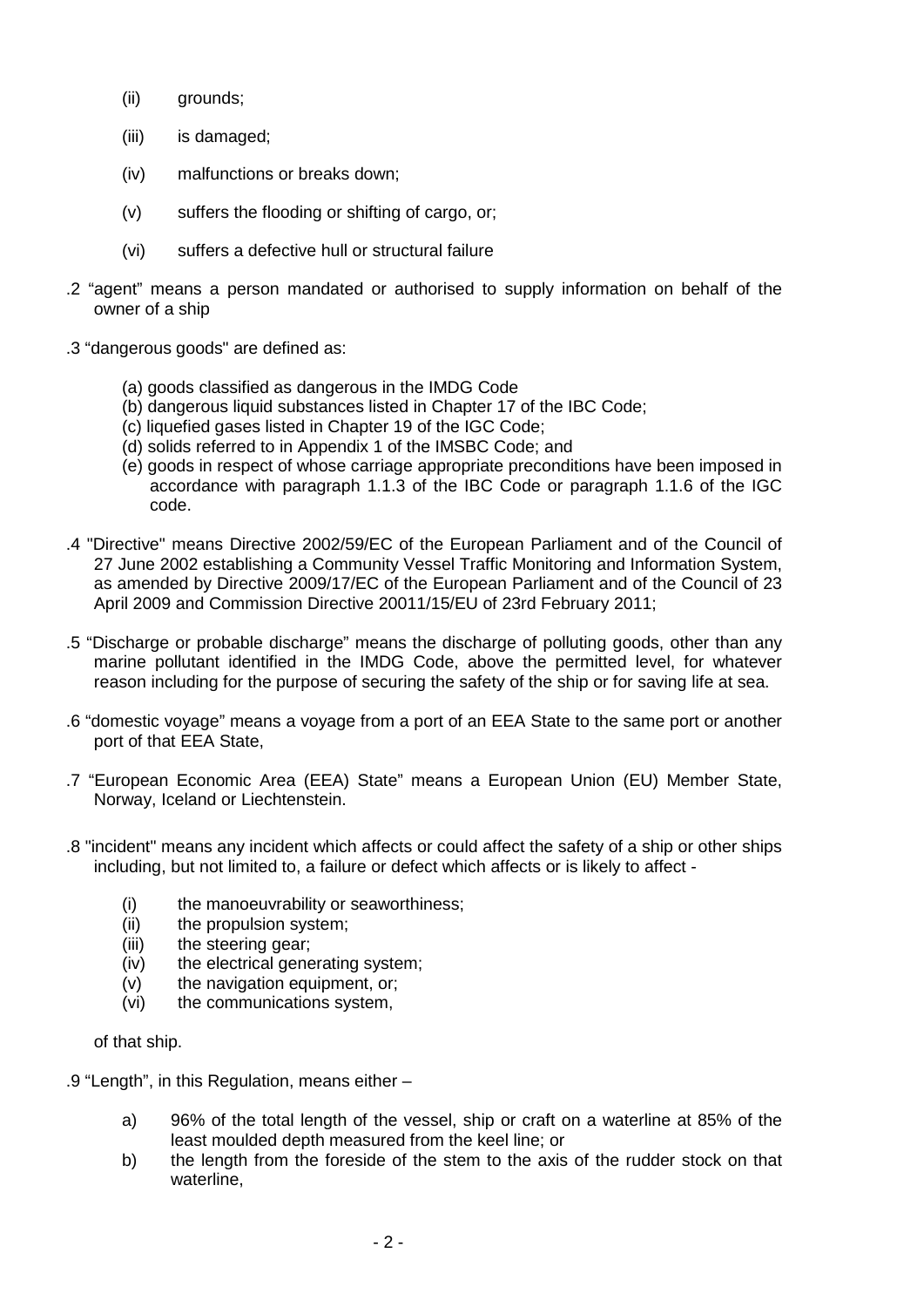whichever is the greater, and where the vessel, ship or craft in question is designed with rake of keel, the waterline on which the lengths referred to in (a) and (b) are measured shall be parallel to the designed waterline.

- .10 "MARPOL" means the International Convention for the Prevention of Pollution from Ships and its 1978 Protocol thereto, and the amendments in force on the date on which the Merchant Shipping (Vessel Traffic Monitoring and Reporting Requirements)(Amendment) Regulations 2011 come into force.
- .11 "Pollution event" means a discharge, or the threat of a discharge, of polluting goods into the sea
- .12 "polluting goods" are defined as:
	- (a) oil, oily mixture, oil fuel or crude oil (as defined in Annex I to MARPOL);
	- (b) noxious liquid substances (as defined in Annex II to MARPOL);
	- (c) harmful substances (as defined in Annex III to MARPOL) and;
	- (d) any marine pollutant identified in the IMDG Code.

.13 "port authority" means a statutory harbour authority in the United Kingdom and 'authority' shall be construed accordingly

.14 "scheduled services" means a series of ship crossings operated so as to serve traffic between the same two or more ports, either according to a published timetable or with crossings so regular or frequent that they constitute a recognisable systematic series and it is intended that the service will be operated for a minimum of one month.

.15 "ship" means any seagoing vessel or craft.

.16 "traditional ship" means an historical ship or a replica of an historical ship operated according to traditional principles of seamanship and technique, and for the purposes of this definition, a replica of an historical ship includes such replica designed to encourage and promote traditional skills and seamanship;

.17 "SOLAS" means the International Convention for the Safety of Life at Sea, 1974 as amended in accordance with its Protocol of 1988 and the amendments in force on the date the Merchant Shipping (Vessel Traffic Monitoring and Reporting Requirements) (Amendment) Regulations 2011 come into force

1.3 The Regulations do not apply to bunkers on ships below 1,000 gross tonnage and stores and equipment for use on board any ship.

#### **2. Consolidated European Reporting System**

- 2.1 The UK Consolidated European Reporting System (CERS) is an information management system which has been developed by the MCA to comply with, amongst other things, the UK reporting obligations under the provisions in the Directive. These obligations are based on the technical content, method and format of messages contained within the EU SafeSeaNet system. CERS is the UK's designated method of electronic reporting.
- 2.2 By way of background, the information reported into CERS is captured by one of two means: -

Method 1 – System to System (i.e. the computer system of the data provider downloads the reported information directly into CERS);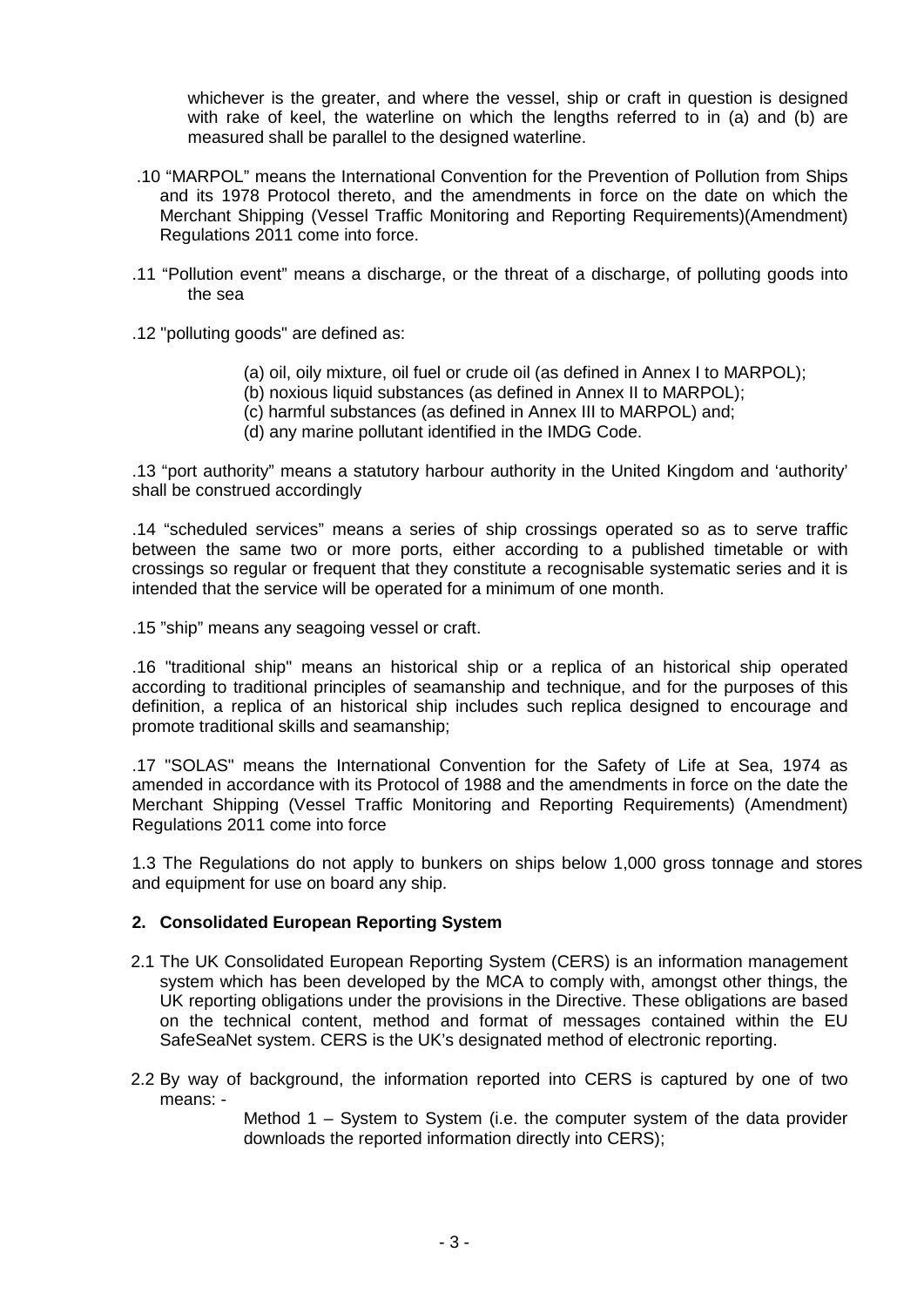Method 2 – Online Input (i.e. the data provider inputs the reportable information into CERS through a web page portal using a secure and unique username and password);

2.3 Port Authorities can either provide the data to CERS themselves or via a Service Provider (i.e. the reportable information is submitted into CERS, using either Method 1 or 2, via a third party or parties as nominated and fully/partially delegated)

# **3. Notification prior to entry into port**

- 3.1 Regulation 5 of the Regulations specifies the notification requirements, prior to entry into port, for UK ships bound for a port located in the UK or another EEA State and non UK ships bound for a port located in the UK, with the exception of:
	- a) Ships of less than 300 gross tonnage;
	- b) Fishing vessels having a length of less than 45 metres;
	- c) Traditional ships having a length of less than 45 metres;
	- d) Recreational craft having a length of less than 45 metres;

e) Warships, naval auxiliaries and other ships owned or operated by the Government of an EEA State which are used for non commercial public service.

- 3.2 The owner, agent or master of a ship is required to notify the authority of the port to which the ship is bound, the information specified in Annex A of this notice.
- 3.3 Which method, outlined in paragraph 2.2, is used for the notifications will be a matter for the ship and the authority of the port; however it must be borne in mind that the port authority will need to pass the requisite information, in Annex A, to the MCA, on receipt, by whichever method is available. If the port authority's preferred method of reporting is unavailable then another method should be used in the interim to ensure mandatory reporting requirements are fulfilled.
- 3.4 If the port of destination is known, the information must be provided to CERS at least 24 hours before the arrival of the ship. If the duration of the voyage is less than 24 hours then the information must be provided no later than the time of departure from the previous port.
- 3.5 If the port of destination is not known until less than 24 hours before the arrival of the vessel, the information must be provided to CERS as soon as possible after the port of destination becomes known.
- 3.6 If the notified voyage information changes, the master of the ship shall immediately notify the authorities of the port to which it is bound. A change of destination must be notified to both original port of destination (cancellation message) and revised port of destination (arrival notification message). Only a change in ETA of more than 2 hours need be notified.

# **4. Notification by ships carrying dangerous or polluting goods**

- 4.1 Regulation 10 of the Regulations specifies the notification requirements applying to all ships regardless of size, carrying dangerous or polluting goods with the exception of warships, naval auxiliaries and other ships owned or operated by the Government of an EEA State which are used for non commercial public service.
- 4.2 The owner, master or agent of a ship leaving a UK port and bound for any other port, including another UK port, must notify the authority of the port of departure in question of all the information set out in Annex B (sections A & B) to this notice at the latest upon departure.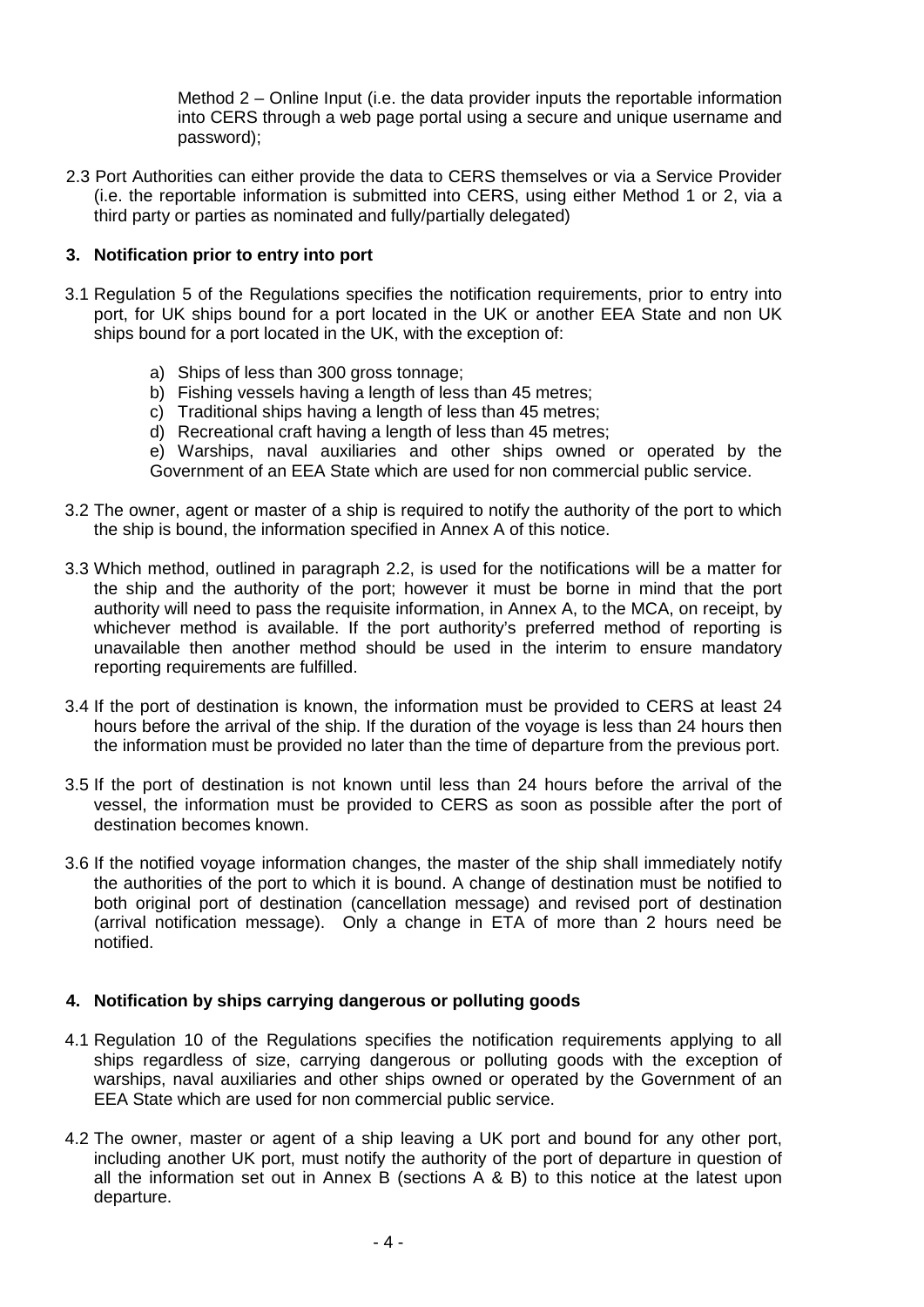- 4.3 The owner, master or agent of a ship leaving a port outside the EEA area and bound for a UK port or an anchorage in UK territorial waters must notify the authority of the port of destination in question of the information set out in Annex B (sections A & B) to this notice at latest upon departure from the loading port or, if the port of destination in the UK is not then known, as soon as the port of destination is known.
- 4.4 The method, outlined in paragraph 2.2, for the notifications mentioned will be a matter for the ship and the port authority; however it must be borne in mind that the port authority must have in place arrangements to ensure that such notifications are retained for long enough to be usable in the event of an incident or accident at sea, and provide the information at any time by electronic means to the MCA immediately on request. EMSA's Interface Control Document specifies this data retention period as online for 1 month and archived for 18 months.

CERS allows for the following two options to meet the notification requirements:

Option 1- Manual upload of DPG information to MCA in recognized format using online input

Option 2- URL where DPG manifest can be accessed and manifest document type stated (i.e DOC, HTML, PDF, TXT or XML being the allowable format)

- 4.5 A UK ship departing from an EEA State Port shall notify the competent authority of the State in which that port is situated of all the information set out in Annex B (sections A & B) to this notice at latest upon departure.
- 4.6 A UK ship arriving at an EEA State Port or anchorage shall notify the competent authority of the State in which that port is situated of all the information set out in Annex B (sections A & B) to this notice at latest upon departure from the loading port, or, if the port of destination in the EEA is not then known, as soon as the port of destination is known.
- 4.7 A list of competent authorities for each Member State, to whom and how the information should be sent, will be published by European Maritime Safety Agency (EMSA) on their website at [www.emsa.europa.eu.](http://www.emsa.eu.org/). Information is also provided in the relevant section of the Admiralty List of Radio Signals (Pilot Services, Vessel Traffic Services and Port Operations) NP 286 Volume 6, as published by the UK Hydrographic Office.
- 4.8 Where information has been notified, in compliance with Annex B to this notice, the master of the ship in question shall notify immediately the person to whom that information was notified of any changes to that information.
- 4.9 The duties of shippers in relation to the information and declaration of Hazmat cargoes in preparation for them to be taken on board ship are set out in the Merchant Shipping (Dangerous Goods and Marine Pollutants) Regulations 1997, (S.I.1997/2367) as amended, and specified in part C of Annex B to this notice. Further guidance is given in the following Marine Guidance Notices on dangerous goods published by the MCA and available on the website at [www.mcga.gov.uk](http://www.mca.gov.uk/).
	- (a) The Merchant Shipping (Dangerous Goods and Marine Pollutants) Regulations 1997 (currently MGN 37)
	- (b) Standard Format and Procedures for Ship Reporting, Including Reporting Incidents Involving Dangerous Goods, Marine Pollutants, Other Harmful Substances or Safety (currently MGN 242)
	- (c) Dangerous Goods Guidance in the Carriage of Packaged Dangerous Goods on Offshore Supply Vessels (currently MGN 282)
	- (d) Dangerous Goods Guidance on the Back Loading of Contaminated Bulk Liquids from Offshore Installations to Offshore Supply/Support Vessels (currently MGN 283).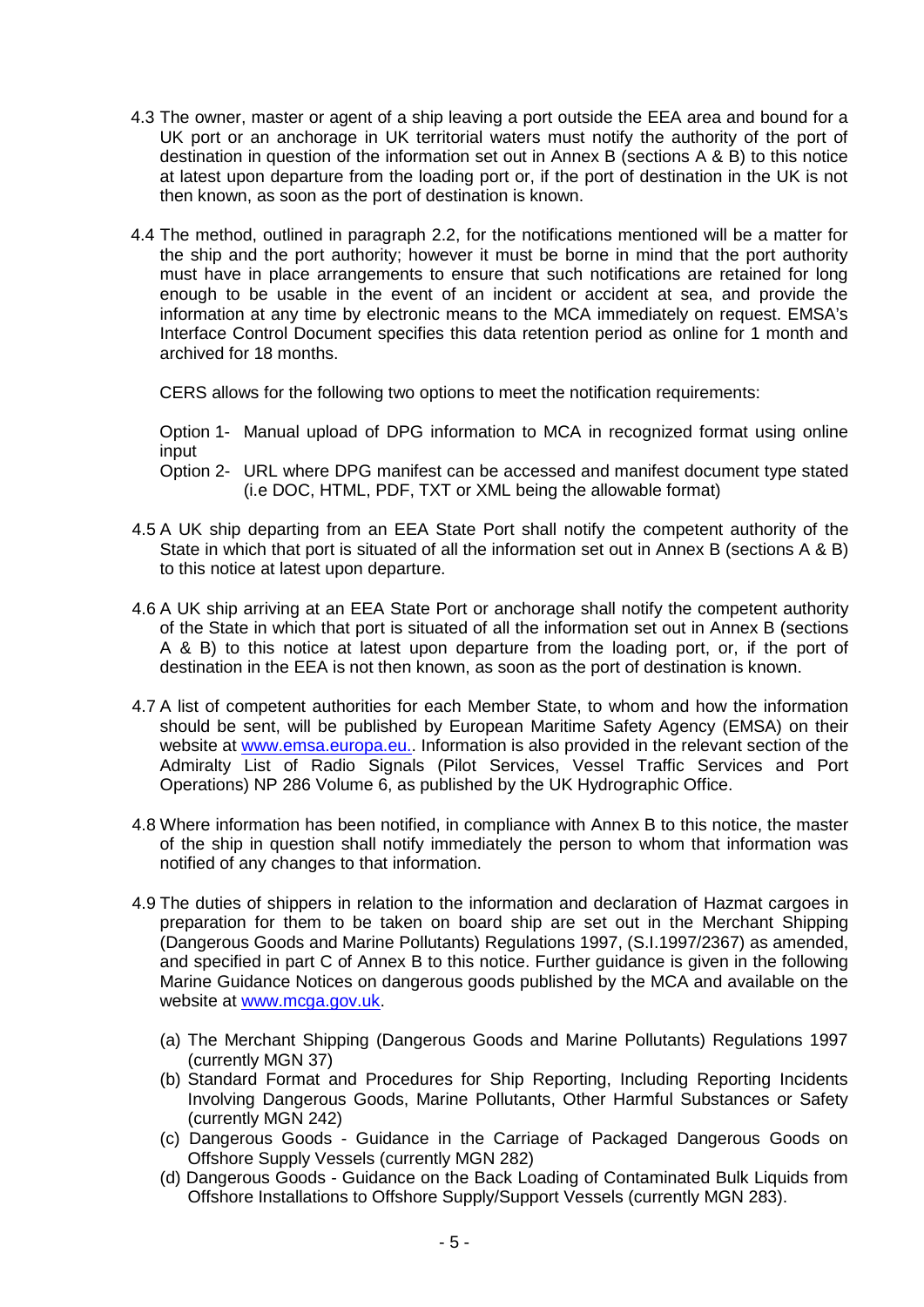# **5. Exemptions and Scheduled Services**

5.1 The Secretary of State may exempt ships on scheduled services from the requirement to make notifications prior to entry into port and notifications of dangerous or polluting goods carried on board, subject to their meeting conditions specified in the Regulations. Ships on scheduled services should apply to the MCA Navigation Safety Branch, at the address given at the end of this notice, for such an exemption. Full details are contained in MGN 438.

#### **6. Reporting of incidents and accidents at sea**

- 6.1 The Regulations require the reporting, without delay and by the quickest means possible, of the information within Annex C, in accordance with the standard reporting requirements referred to in IMO Resolution A.851 (20) when a ship is involved in any of the following events:
	- a) any accident or occurrence affecting the safety of the ship including collision, running aground, damage, malfunction or breakdown, flooding or shifting of cargo, any defect in the hull or structural failure.
	- b) any incident which compromises shipping safety, including failures likely to affect the ship's manoeuvrability or seaworthiness, or any defects affecting the propulsion system or steering gear, the electrical generating system, navigation equipment or communications equipment.
	- c) any pollution event likely to result in the pollution of UK waters or the coastline of the UK.
	- d) any slick of polluting materials and containers or packages seen drifting at sea.
	- e) any discharge or probable discharge of dangerous packaged goods
- 6.2 Sending of reports:

For ships within UK controlled waters;

- a) Reports should be sent to Her Majesty's Coastguard responsible for the area in which it occurred.
- For UK ships outside UK controlled waters;
- b) Where the event is a threat to the coastline, or related interest of the United Kingdom, reports shall be sent to Her Majesty's Coastguard responsible for the area in which it occurred;
- c) Where the event is a threat to the coastline, or related interest of another State, reports shall be sent to the State in question. (*Other EU Member States are obliged by the Directive to implement similar legislation and will require similar reporting requirements, details of which will be reproduced in the Admiralty List of Radio Signals Volume 6*).
- 6.3 The standard format and procedures for ship reporting are described in MGN 242 (M+F).
- 6.4 The Regulations do not change The Merchant Shipping (Accident Reporting and Investigation) Regulations 2005 (SI 881), as amended, which continue to give effect to reporting obligations contained in Directive 2009/18/EC of the European Parliament and the Council of 23rd April 2009 establishing the fundamental principles governing the investigation of accidents in the maritime transport sector and whose sole objective (of a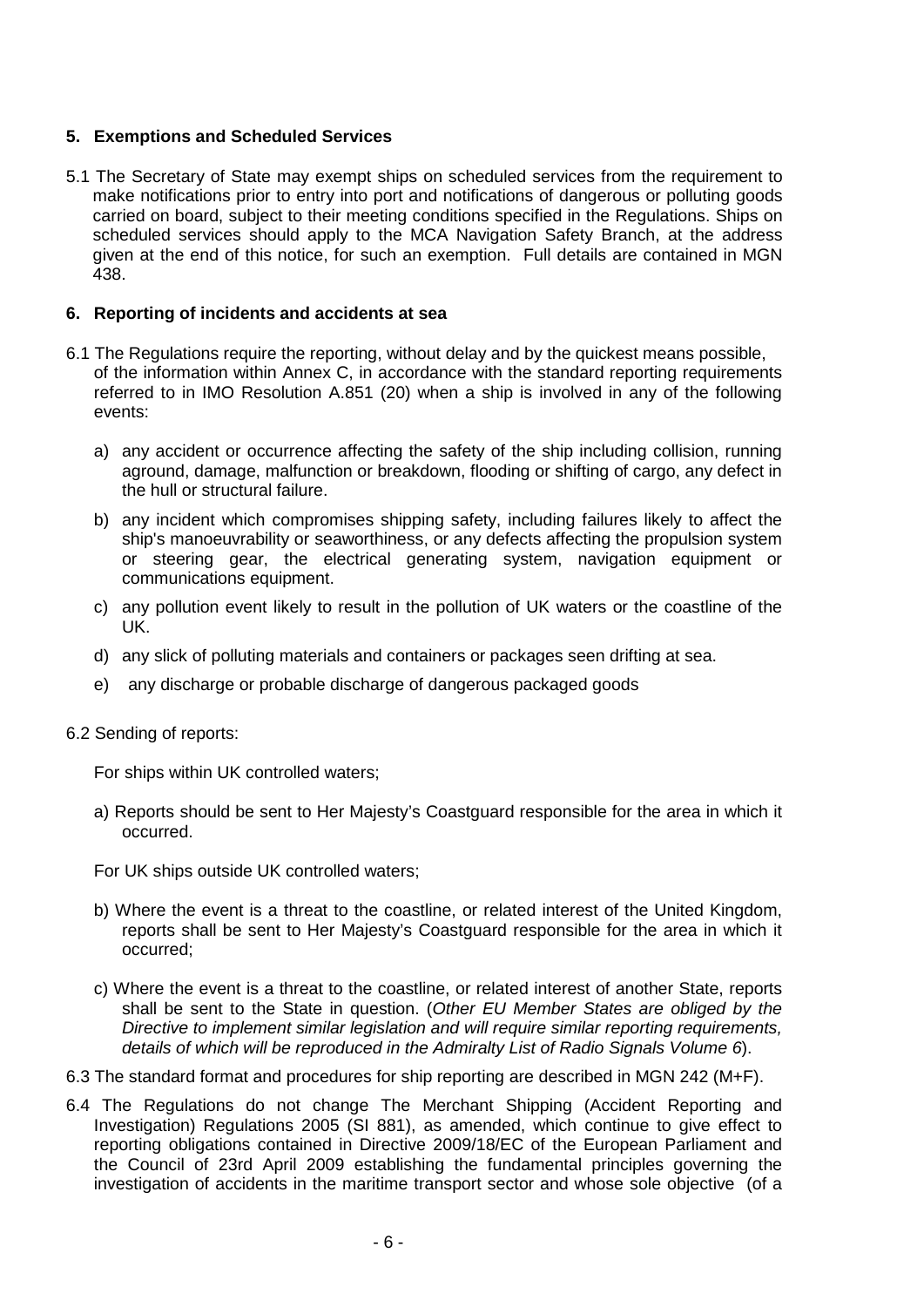safety investigation into an accident under these Regulations) shall be the prevention of future accidents through the ascertainment of its causes and circumstances.

- 6.5 The Regulations do not change the Merchant Shipping (Reporting Requirements for Ships Carrying Dangerous or Polluting Goods) Regulations 1995 (S I 1995/2498), as amended, which continue to give effect to reporting obligations contained in the MARPOL Convention and in the SOLAS Convention relating to the notification of dangerous and polluting goods and the reporting of incidents and accidents at sea for those ships within the scope of the Regulations.
- 6.6 Ships carrying dangerous goods or harmful substances in packaged form must have a manifest or a special list or stowage plan on board. This document must list the dangerous goods and harmful substances in packaged form on board, and give their location (and, for dangerous goods only, their classification).
- 6.7 The manifest, special list or stowage plan must be made available, before departure, to the person or organisation designated by the Port State. When the ship has harmful substances in packaged form on board, the owner (or a representative) must retain a copy of the document on shore until they are unloaded.

#### **More Information**

Navigation Safety Branch Maritime and Coastguard Agency Bay 2/04 Spring Place 105 Commercial Road **Southampton** SO15 1EG

| Tel :<br>Fax :<br>e-mail:            | +44 (0) 23 8032 9523<br>+44 (0) 23 8032 9204<br>navigationsafety@mcga.gov.uk                               |
|--------------------------------------|------------------------------------------------------------------------------------------------------------|
| General Inquiries:                   | infoline@mcga.gov.uk                                                                                       |
| MCA Website Address: www.mcga.gov.uk |                                                                                                            |
| File Ref:                            | MNA 139-016-004                                                                                            |
| Published:                           | November 2011<br>Please note that all addresses and<br>telephone numbers are correct at time of publishing |

© Crown Copyright 2011

# *Safer Lives, Safer Ships, Cleaner Seas*

An executive agency of the Department for Transport

*Printed on material containing minimum 75% post-consumer waste paper*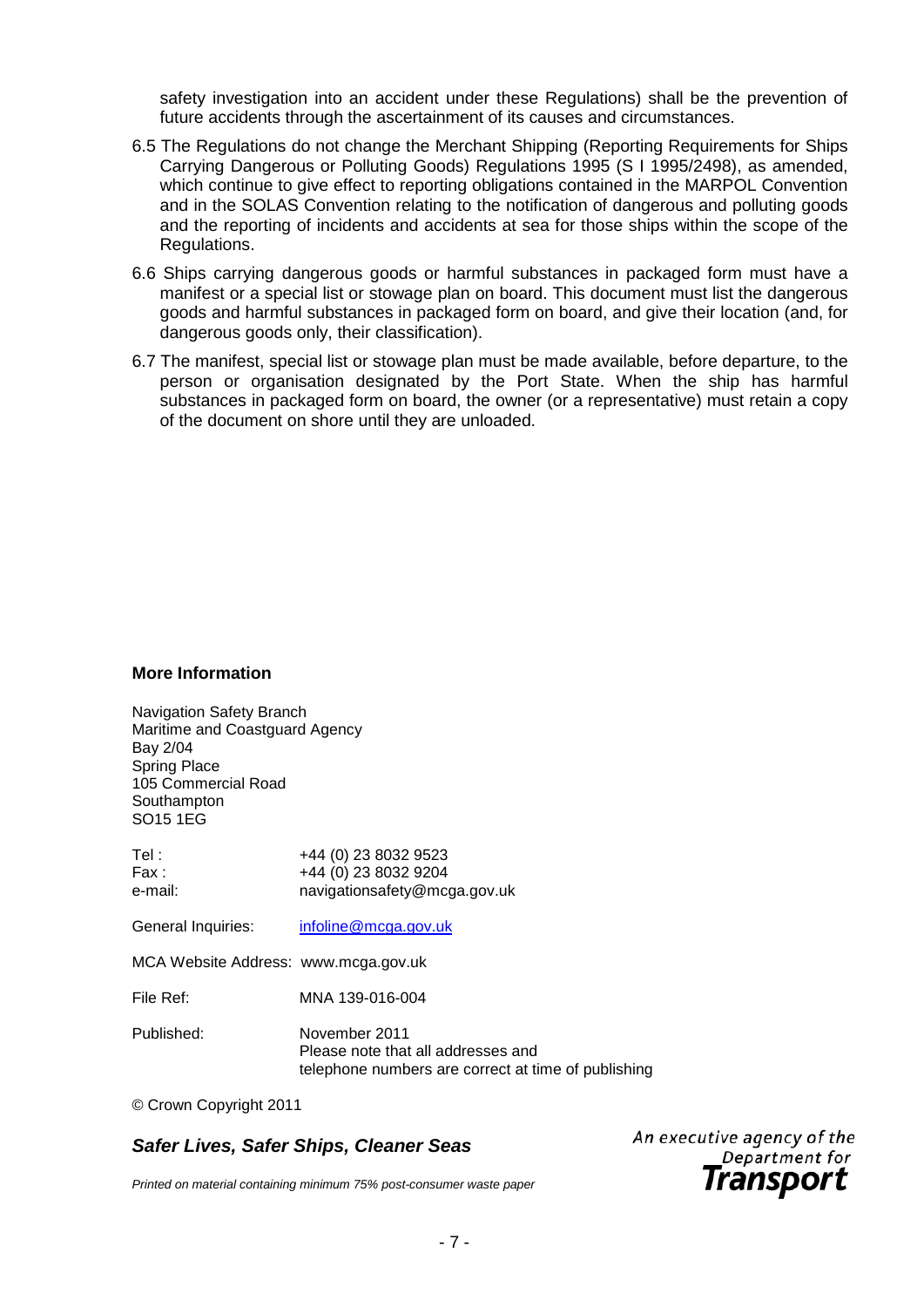#### **Annex A**

# **Information to be notified in accordance with Regulation 5 (Notification prior to entry into port)**

# A. General information:

(a) ship identification (name, call sign, IMO identification number or MMSI number);

(b) port of destination;

(c) the estimated time of arrival at the port of destination, or if required by the authority of the port in question, the pilot station for that port;

(d) the estimated time of departure from the port of destination referred to in subparagraph c; and

(e) the total number of persons on board the ship.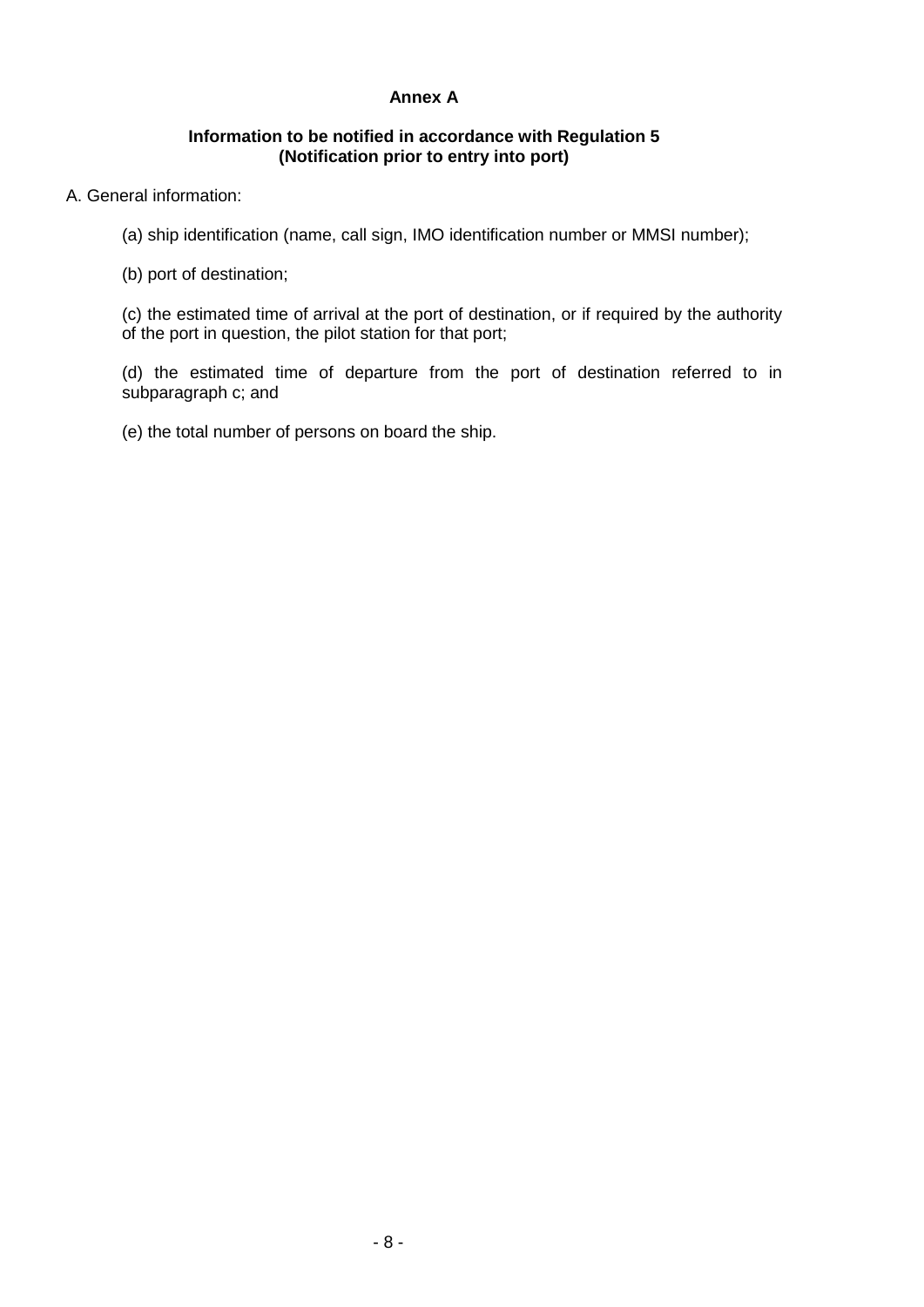#### **Annex B**

#### **Information to be notified in accordance with Regulation 10 (Notification by ships, regardless of size, carrying dangerous or polluting goods)**

A. General information:

- (a) ship identification (name, call sign, IMO identification number or MMSI number);
- (b) port of destination;

(c) for a ship leaving a port in a Member State: estimated time of departure from the port of departure or pilot station, as required by the competent authority, and estimated time of arrival at the port of destination;

(d) for a ship coming from a port located outside the Community and bound for a port in a Member State: estimated time of arrival at the port of destination or pilot station, as required by the competent authority;

(e) total number of persons on board.

B. Cargo information:

(a) the correct technical names of the dangerous or polluting goods, the United Nations (UN) numbers where they exist, the IMO hazard classes in accordance with the IMDG, IBC and IGC Codes and, where appropriate, the class of the ship as defined by the INF Code, the quantities of such goods and their location on board and, if they are being carried in cargo transport units other than tanks, the identification number thereof;

(b) confirmation that a list or manifest or appropriate loading plan giving details of the dangerous or polluting goods carried and of their location on the ship is on board;

(c) address from which detailed information on the cargo may be obtained.

Please note that the cargo information (Section B) should be provided in a consolidated document(s), inclusive of the address (c) and a declaration that the manifest is onboard (b).

#### **Declaration to be delivered by the Shipper in accordance with Regulation 10 of the Merchant Shipping (Dangerous Goods and Marine Pollutants) Regulations 1997, (S.I.1997/2367) as amended**

C. Requirements concerning the transport of dangerous goods:

(a) the correct technical names of the dangerous or polluting goods, the United Nations (UN) numbers where they exist, the IMO hazard classes in accordance with the IMDG, IBC and IGC Codes and, where appropriate, the class of the ship as defined by the INF Code, the quantities of such goods and their location on board and, if they are being carried in cargo transport units other than tanks, the identification number thereof;

(b) for the substances referred to in Annex I to the MARPOL Convention, the safety data sheet detailing the physico-chemical characteristics of the products, including, where applicable, their viscosity expressed in cSt at 50 °C and their density at 15 °C and the other data contained in the safety data sheet in accordance with IMO Resolution MSC.286(86);

(c) address from which detailed information on the cargo may be obtained as well as emergency numbers of the shipper or any other person or body in possession of information on the physicochemical characteristics of the products and on the action to be taken in an emergency.